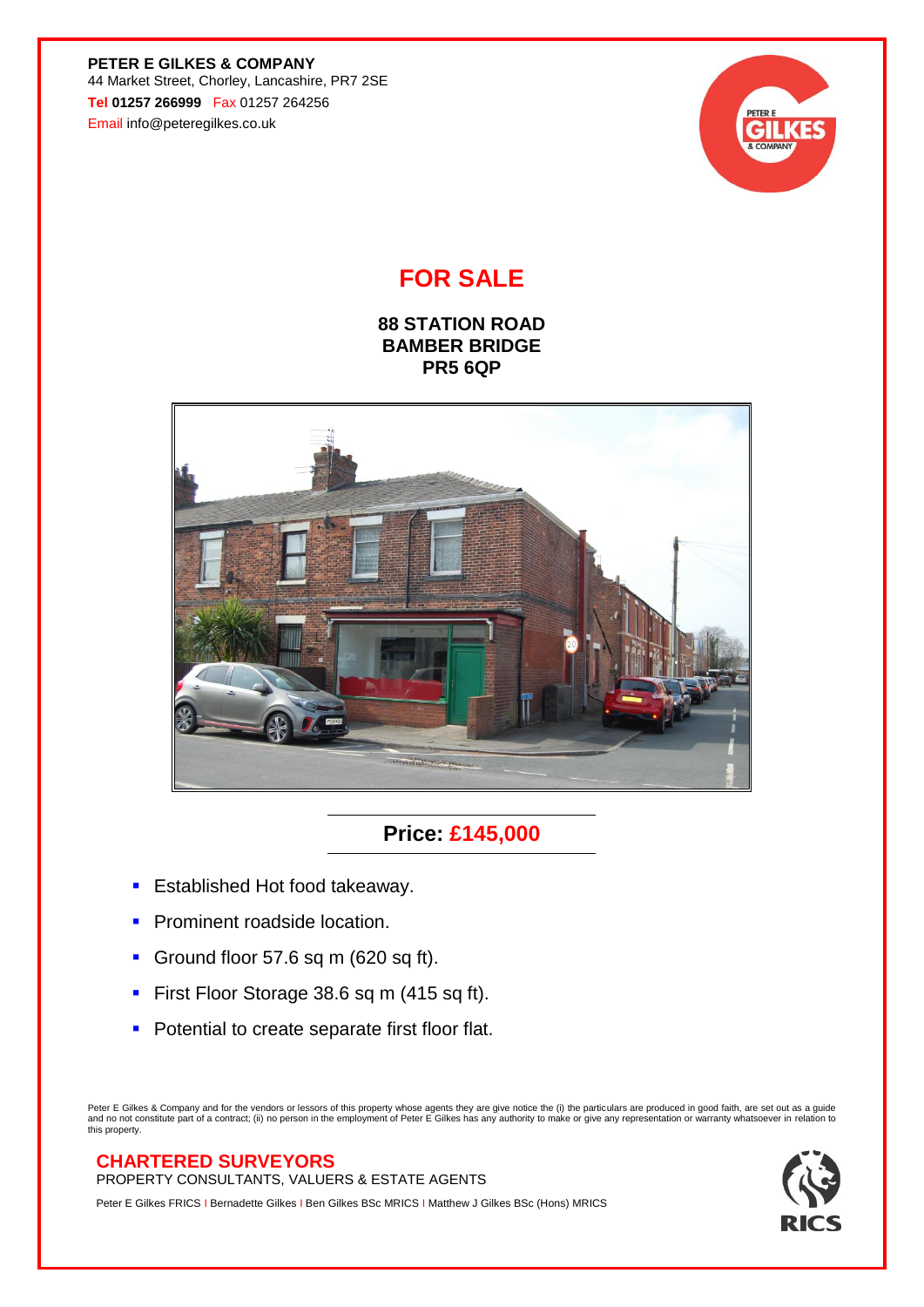- **Description:** The ground floor operates as a Pizzeria and Hot Food Takeaway with kitchen/preparation and storage areas to the rear. The first floor is currently used for storage including WC. There is potential to create a first floor flat within this first floor area subject to Planning Permission.
- **Location:** Situated on Station Road being a busy arterial road between Leyland and Preston the property faces the roadside at the junction with Dean Street.

## **Accommodation: Ground Floor**

*(all sizes are approx)* Front Reception/Waiting Room 4.6m x 2m plus 4.85m x 3.95m (15' x 6'5 plus 15'9).



Kitchen/Preparation Area 3.5m x 4.5m (11'4 x 14'7) includes extractor fan, stainless steel sink and hand basin.



Rear Storeroom 4.3m x 2.2m (14'1 x 7'2). Rear Storeroom 2 2.5m x 1.9m (8'2 x 6'2).